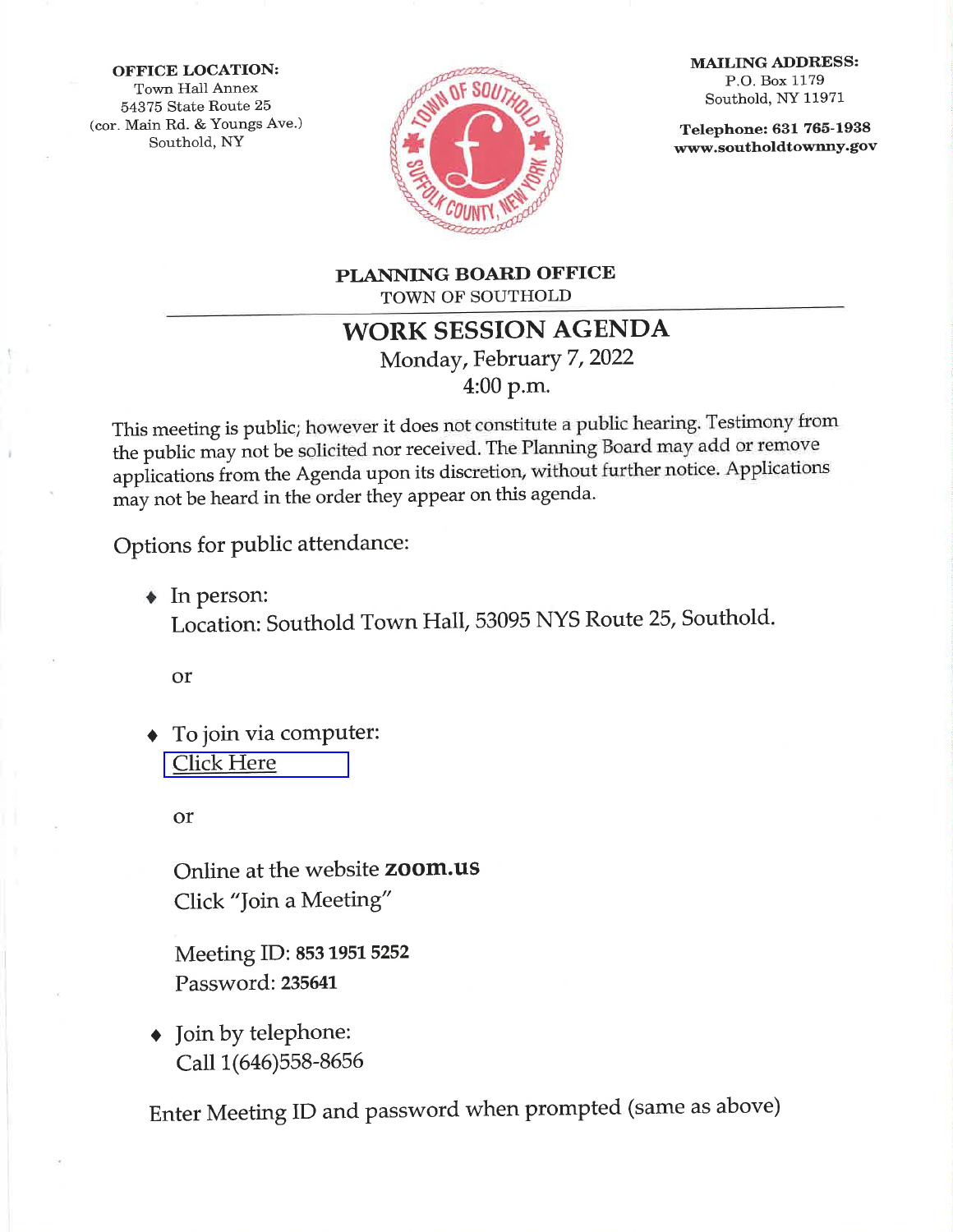| <b>Project Name:</b> | <b>Greenport Medical Offices &amp;</b><br><b>Residences</b>                                                                                                                                                                                                                                                           |  | SCTM#: 1000-34-2-1 |
|----------------------|-----------------------------------------------------------------------------------------------------------------------------------------------------------------------------------------------------------------------------------------------------------------------------------------------------------------------|--|--------------------|
| Location:            | 160 NYS Route 25, Greenport                                                                                                                                                                                                                                                                                           |  |                    |
| Description:         | This Site Plan application is for the proposed construction of four (4)<br>campus-style residential office buildings with three (3) office spaces on<br>the first level and ten (10) workforce housing units on the second level<br>each, with 174 parking stalls on 4.69 aces in the RO and R-40 Zoning<br>District. |  |                    |
| Status:              | Pending                                                                                                                                                                                                                                                                                                               |  |                    |
| Action:              | Review for Completeness of Application Materials                                                                                                                                                                                                                                                                      |  |                    |
| Attachments:         | <b>Staff Report</b>                                                                                                                                                                                                                                                                                                   |  |                    |

| <b>Project Name:</b> | SCTM#: 1000-19-1-1.4<br>Tenedios Barn & Greenhouse Amended #3                                                                                                                                                                                                                                                                                                                                                                                                                                                                                                                                                                                                          |  |
|----------------------|------------------------------------------------------------------------------------------------------------------------------------------------------------------------------------------------------------------------------------------------------------------------------------------------------------------------------------------------------------------------------------------------------------------------------------------------------------------------------------------------------------------------------------------------------------------------------------------------------------------------------------------------------------------------|--|
| Location:            | 28410 Route 25, Orient                                                                                                                                                                                                                                                                                                                                                                                                                                                                                                                                                                                                                                                 |  |
| Description:         | This amended agricultural site plan is for the relocation of a proposed<br>one story 8,664 sq. ft. building to house livestock and store feed, supplies<br>and farm equipment; which was granted conditional approval from the<br>Planning Board in 2019 and not constructed. The plan includes a 60' x<br>24' (1,440 sq. ft.) greenhouse and other existing accessory agricultural<br>buildings on a 34.5 acre farm, of which 29.5 acres have development<br>rights held by Southold Town and 5 acres have development rights intact<br>(the greenhouse is located in the 5-acre area and the barn is located in<br>the 29.5-acre area) in the R-200 Zoning District. |  |
| Status:              | Approved                                                                                                                                                                                                                                                                                                                                                                                                                                                                                                                                                                                                                                                               |  |
| Action:              | Review for Approval Extension                                                                                                                                                                                                                                                                                                                                                                                                                                                                                                                                                                                                                                          |  |
| Attachments:         | <b>Staff Report</b>                                                                                                                                                                                                                                                                                                                                                                                                                                                                                                                                                                                                                                                    |  |

| <b>Project Name:</b> | The Fields at Mattituck Resubdivision                                                                                                                                                                                                                          |  | SCTM#: 1000-113-2-1.2 &<br>106.-8-81 |
|----------------------|----------------------------------------------------------------------------------------------------------------------------------------------------------------------------------------------------------------------------------------------------------------|--|--------------------------------------|
| Location:            | 4935 Bergen Avenue, Mattituck                                                                                                                                                                                                                                  |  |                                      |
| Description:         | This resubdivision proposes to separate the drainage area for the new<br>road serving the lots of The Fields at Mattituck subdivision from Lot 27<br>and join the area to the road so that it may be dedicated to the Town<br>along with the subdivision road. |  |                                      |
| Status:              | Pending                                                                                                                                                                                                                                                        |  |                                      |
| Action:              | <b>Review Revised Plan &amp; Process</b>                                                                                                                                                                                                                       |  |                                      |
| Attachments:         | <b>Staff Report</b>                                                                                                                                                                                                                                            |  |                                      |